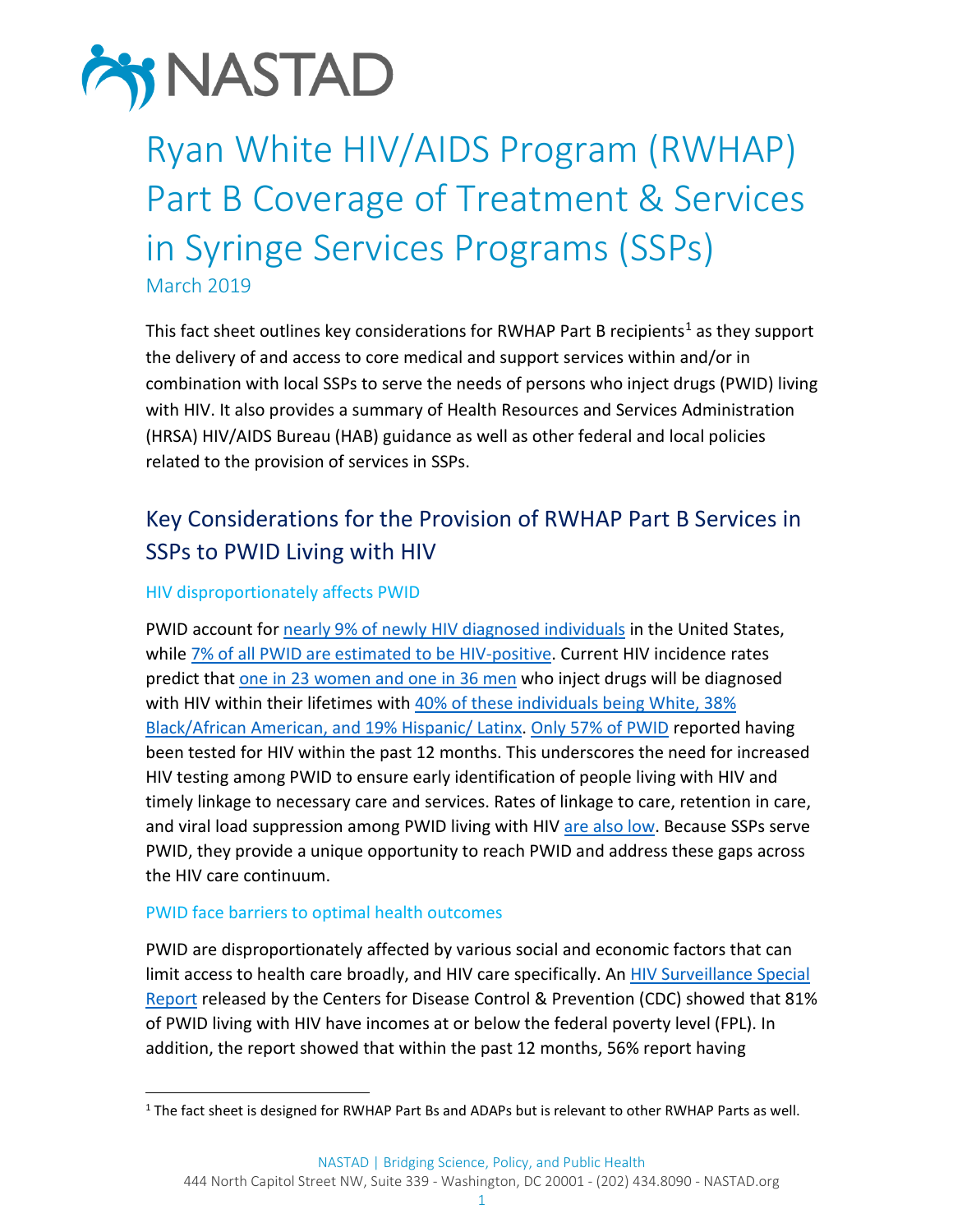experienced homelessness, 24% have been incarcerated, and 16% have been uninsured. All four of these factors represent significant barriers for PWID to achieving optimal health outcomes. For example, [PWID living with HIV](https://endhomelessness.org/homelessness-in-america/what-causes-homelessness/health/) who experience homelessness may display significantly higher rates of serious mental illness, diabetes, and heart disease, among other health conditions. Similarly, justice-involved PWID living with HIV face additional related challenges and have *unique service needs*. Furthermore, the high rates of poverty and lack of health insurance among PWID living with HIV limit access to treatment as well as other necessary resources such as food, housing, and transportation. PWID may also be deterred from accessing care due to [difficulty](https://www.nyam.org/media/filer_public/42/31/4231f3da-a58f-4714-ae72-23dc18616ced/harm_reduction-report_rev1119.pdf)  [navigating the healthcare system,](https://www.nyam.org/media/filer_public/42/31/4231f3da-a58f-4714-ae72-23dc18616ced/harm_reduction-report_rev1119.pdf) [stigma surrounding substance use,](https://nastad-my.sharepoint.com/:b:/g/personal/dtevis_nastad_org/EVGW5DKhFvBDjE85Wn402twBtCzAwNdM_OmhbILl-pbSIA?e=VZdeEV) and [fear of](https://www.hri.global/files/2011/08/08/4.08_Freidman_-_Deterrence_and_Law_Enforcement_.pdf)  [incarceration.](https://www.hri.global/files/2011/08/08/4.08_Freidman_-_Deterrence_and_Law_Enforcement_.pdf) Finally, PWID living with HIV are at a [significant risk](https://www.cdc.gov/hepatitis/populations/idu.htm) of contracting [hepatitis C](https://www.cdc.gov/hepatitis/populations/idu.htm) (HCV)— approximately [75% of PWID living with HIV](https://www.cdc.gov/hiv/pdf/library/factsheets/hiv-viral-hepatitis.pdf) in the United States are also infected with HCV.

The disproportionate burden of comorbidities, as well as social and structural barriers, make accessing and continuously utilizing health care extremely difficult for PWID, including those living with HIV. As the need for attention, services, and resources for PWID has increased over the past several decades, SSPs have also broadened the scope of their services for PWID. There is a diverse range of SSP program structures, types, and locations that can provide varying levels of care for PWID. This range is inclusive of programs from very low threshold outreach, that consists of delivery of safer injection equipment and referrals, to very comprehensive programs couched within local public health clinics or hospitals, that offer intensive case management, referrals, infectious disease testing, etc., with a variety of programs operating on this spectrum. These SSP models and service delivery types have distinct benefits and potential limitations for PWID and each service type is supported *empirically* and should be implemented based on community need.

### SSPs improve health outcomes for PWID living with HIV

SSPs have historically been considered an integral part of the prevention effort for HIV and HCV among PWID by providing sterile injection materials. However, improving access to and coordination of medical and support services can make SSPs important health care access points for PWID. Since SSPs incorporate a nonjudgmental approach to working with PWID, expanding SSP services to include HIV testing and referral to [treatment](https://www.cdc.gov/hiv/risk/ssps.html) allows for PWID to access HIV prevention interventions without facing stigma, discrimination, or fear of arrest.

Research has suggested that SSPs are most effective at addressing the HIV epidemic when they [offer four key services](https://link.springer.com/article/10.1007%2Fs11904-018-0396-x)<sup>2</sup>: (1) medication-assisted treatment (MAT), (2) HIV and HCV screening and treatment, (3) HIV pre-exposure prophylaxis (PrEP), and (4)

<span id="page-1-0"></span><sup>&</sup>lt;sup>2</sup> Please note the HHS required components for SSPs for federal funding to be used availabl[e here.](https://files.hiv.gov/s3fs-public/hhs-ssp-guidance.pdf)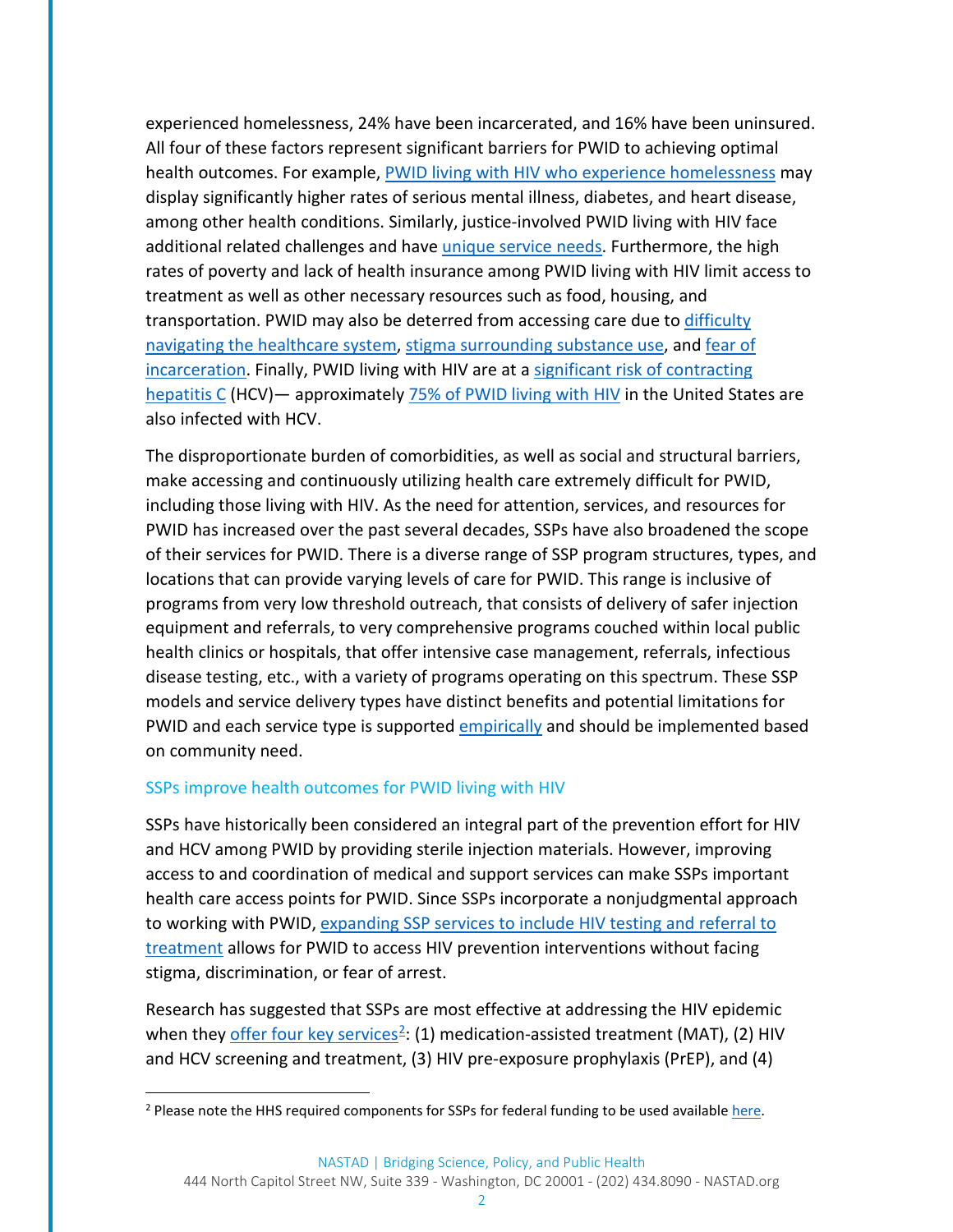behavioral health services. [Longitudinal analyses](https://www.ncbi.nlm.nih.gov/pmc/articles/PMC3263431/) have shown that people with opioid dependency living with HIV who are prescribed and achieve maintenance on MAT (i.e., methadone, buprenorphine, naltrexone) are significantly more likely to initiate antiretroviral therapy and to achieve viral suppression than those not retained on MAT. Additional studies have also shown that [adding MAT and PrEP](https://www.sciencedirect.com/science/article/pii/S2468266717300063) to SSP services is not only cost-effective, but cost-saving when compared to SSPs that only offer syringe and naloxone distribution.

### Potential role of RWHAP Part B funds in SSPs

RWHAP recipients can play an important role in addressing the HIV epidemic within the PWID population by funding RWHAP-allowable services within stand-alone SSPs and those within organizations. This is particularly relevant i[n suburban and rural areas](https://www.cdc.gov/mmwr/preview/mmwrhtml/mm6448a3.htm) where there tend to be fewer SSPs with less capacity to provide various necessary related services (e.g., HIV and HCV testing and linkage to care, distribution of overdose prevention medications, and/or MAT). This resource presents selected RWHAP service categories that support SSP program designs. The reader should not assume that every SSP will be eligible to use RWHAP funds in every setting; rather, NASTAD has included a range of potential mechanisms to support SSP services with RWHAP funds in a variety of settings.

While the focus of the document is on the use of RWHAP Part B funds, the same expenditure rules apply to the use of RWHAP program income and ADAP rebates to support and/or fund SSPs.

### Policy considerations for using RWHAP Part B funds in SSPs

The [Consolidated Appropriation Act of 2016](https://www.congress.gov/114/bills/hr2029/BILLS-114hr2029enr.pdf) permits the use of federal funds from the Department of Health and Human Services (HHS) to support SSPs, with the exception of paying for sterile needles or syringes or other drug preparation equipment<sup>[3](#page-2-0)</sup>. The HHS [Implementation Guidance to Support Certain Components of Syringe Services Programs](https://files.hiv.gov/s3fs-public/hhs-ssp-guidance.pdf) outlines the requirements for programs directly funded by HHS interested in implementing or expanding SSPs for PWID. HRSA has provided [additional clarification](https://www.hiv.gov/sites/default/files/hhs-ssp-hrsa-guidance.pdf)  [for recipients](https://www.hiv.gov/sites/default/files/hhs-ssp-hrsa-guidance.pdf) on the use of HRSA funding (including RWHAP funding) to support SSPs.

As outlined in the HHS Implementation Guidance, the key requirements to use federal funding to support SSPs in providing allowable RWHAP Part B core medical and support services to RWHAP-eligible clients include:

<span id="page-2-0"></span><sup>&</sup>lt;sup>3</sup> Since there is a prohibition on using any federal funds on injection equipment, jurisdictions must use alternative funding to purchase and distribute syringes and other injection equipment. This can include a variety of state or local funding (e.g., state or local taxes, state or local legislative allocations) or private/non-profit foundation sponsorship or resources.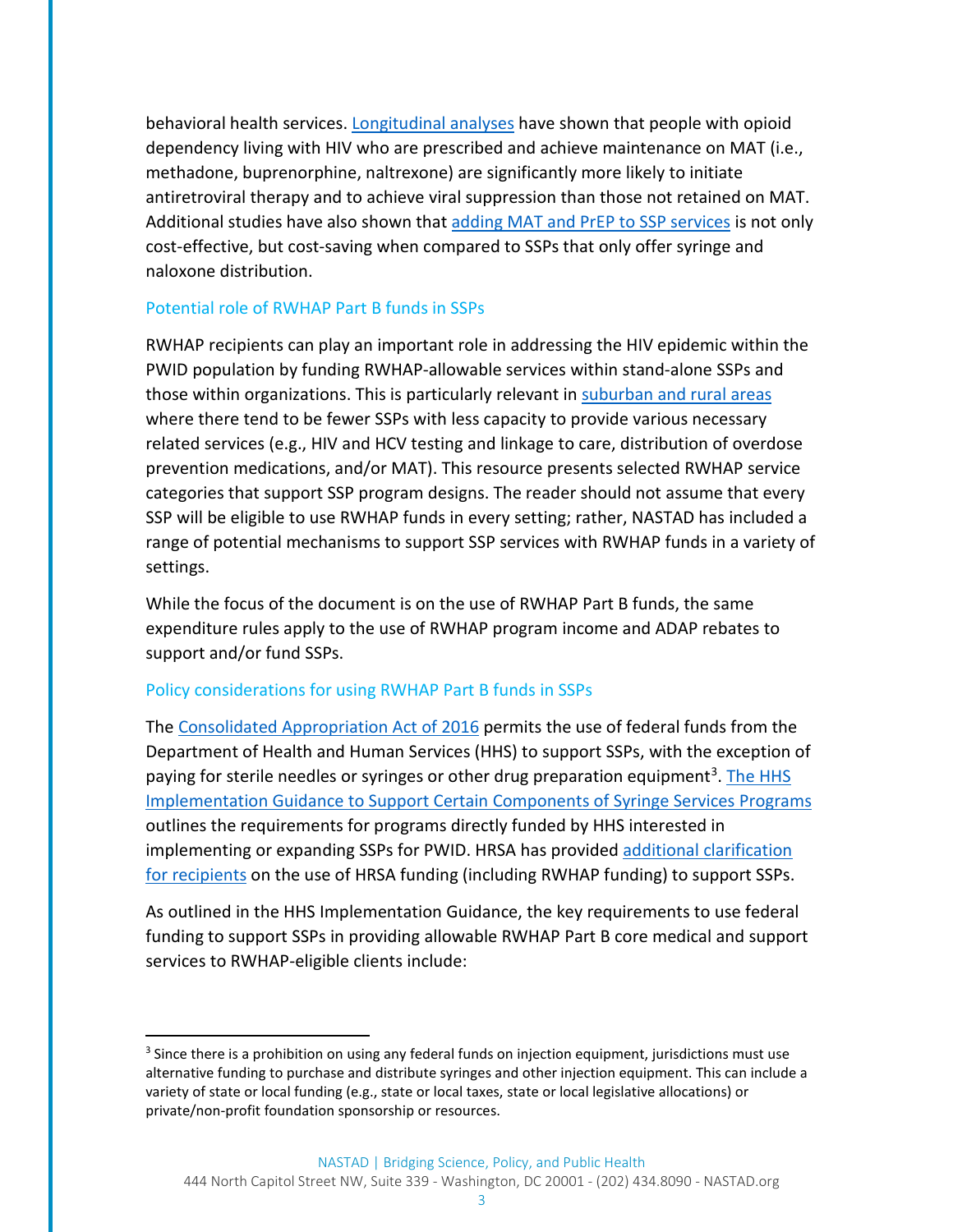- (1) Having an "Determination of Need" from CDC that approves their use of HHS funding to support SSPs in the relevant geographic area (except for the purchase of syringes/needles or other drug preparation equipment)
- (2) Presenting a certification to the HRSA HAB project officer in the form of a letter signed by the health officer from the state, local, territorial, or tribal health department that such program is in accordance with applicable law
- (3) Obtaining prior and continued approval from the jurisdiction's HRSA HAB project officer regarding the intended use of funding to support RWHAP Part B core medical and support services costs

RWHAP recipients should ensure that they are working closely with HRSA HAB and in compliance with federal and state/local policy in obtaining approval for and implementing SSPs in their jurisdiction. All activities that are funded with RWHAP grant funds are subject to the terms and conditions incorporated or referenced in the recipient's federal funding. All RWHAP funded activities must fall under RWHAP service [category definitions](https://hab.hrsa.gov/sites/default/files/hab/program-grants-management/ServiceCategoryPCN_16-02Final.pdf) and must be delivered to individuals who are RWHAP eligible (i.e., living with HIV<sup>[4](#page-3-0)</sup>, low-income as defined by the recipient).

# Treatment and Care for People Living with HIV (PLWH) Accessing SSPs: RWHAP Service-Specific Information

### RWHAP Part B core and support services that benefit PWID living with HIV

There are thirty RWHAP service categories that RWHAP Part B recipients can fund to diagnose HIV infection, link and retain PLWH in care, and provide HIV treatment, including for PWID living with  $HIV<sup>5</sup>$  $HIV<sup>5</sup>$  $HIV<sup>5</sup>$ . The following are select RWHAP service categories that can be particularly beneficial to meeting the needs of PWID living with HIV. These are not exhaustive, however, and should be taken under consideration in the broader context of individual jurisdictions' and clients' needs. Please refer to **HRSA HAB PCN 16-**[02 f](https://hab.hrsa.gov/sites/default/files/hab/program-grants-management/ServiceCategoryPCN_16-02Final.pdf)or the complete list of RWHAP service categories and their definitions.

• **Early Intervention Services (EIS):** Early Intervention Services includes four required components that can encompass a variety of programming to address the needs of PLWH who are unaware of their status or have been recently diagnosed, including PWIDs. As per PCN 16-02, the required four components are: "(1) Targeted HIV testing…and referrals for HIV care and treatment services if clients are found to be HIV-infected…; (2) Referral services to improve HIV care and treatment services at key points of entry; (3) Access and linkage to HIV care and treatment services such

<span id="page-3-0"></span> <sup>4</sup> To serve HIV-negative clients, with some exceptions within Early Intervention Services (EIS) and Outreach Services, SSPs would need to identify other funding sources outside of RWHAP.

<span id="page-3-1"></span><sup>&</sup>lt;sup>5</sup> RWHAP Part B funds can be used to fund relevant positions under RWHAP service categories at the SSPs to support the provision of services to address the needs of the PWID living with HIV they serve.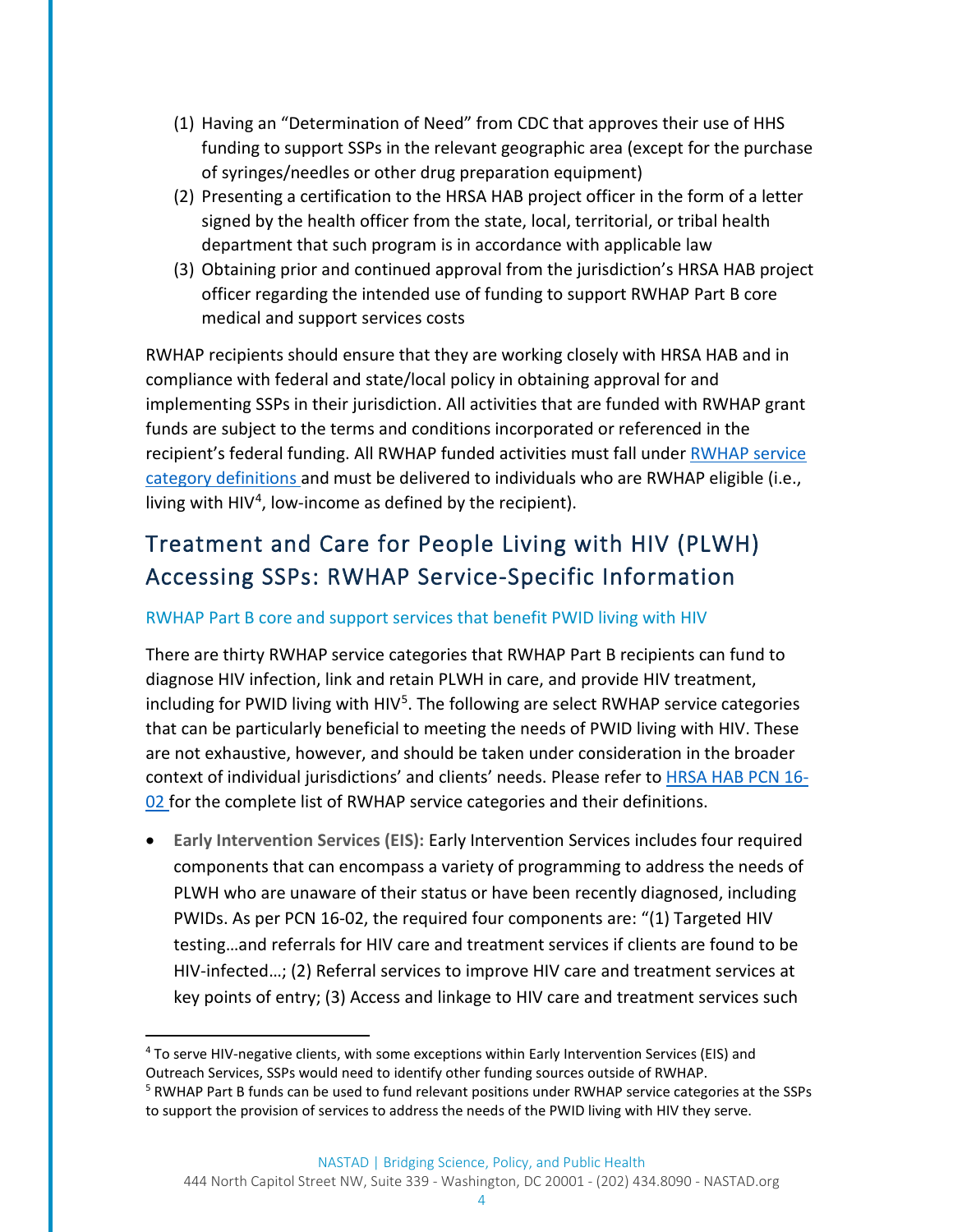as HIV Outpatient/Ambulatory Health Services, Medical Case Management, and Substance Use Care; and (4) Outreach Services and Health Education/Risk Reduction related to HIV diagnosis." PWIDs, including those living with HIV, can have reduced access to testing and care services [because of real or perceived stigma and economic](https://substanceabusepolicy.biomedcentral.com/articles/10.1186/1747-597X-8-35)  [barriers.](https://substanceabusepolicy.biomedcentral.com/articles/10.1186/1747-597X-8-35) By supporting SSPs' capacity to provide EIS, RWHAP Part B recipients can promote the identification, referral, and linkage of PWID living with HIV into care and other supportive services. RWHAP Part B recipients might also leverage EIS as part of broader Data to Care (D2C) activities geared towards linking and re-engaging individuals who are out of care.

- **Medical Case Management:** Medical Case Management can be a critical means of identifying and removing barriers to medical care and ensuring adherence to prescribed treatment. It is found to [significantly increase linkage to services and](https://www.ncbi.nlm.nih.gov/pmc/articles/PMC4744022/)  [treatment adherence](https://www.ncbi.nlm.nih.gov/pmc/articles/PMC4744022/) among PLWH. SSPs often conduct harm-reduction-based medical case management coordinated with other public health systems and providers. Bolstering current SSP services with RWHAP Part B funds could significantly increase access to medical case management for PWID living with HIV as they access needed services in an environment in which they are already receiving assistance and are familiar.
- **Mental Health Services:** Mental Health Services are the provision of outpatient psychological and psychiatric screening, assessment, diagnosis, treatment, and counseling services offered to clients living with HIV. People with substance use disorders, including those living with HIV, also display [higher rates of co-occurring](https://www.samhsa.gov/disorders/co-occurring)  [mental health conditions.](https://www.samhsa.gov/disorders/co-occurring) Coping with co-occurring mental health conditions has been found to [significantly impact treatment adherence,](https://www.ncbi.nlm.nih.gov/pmc/articles/PMC5584780/) and ongoing psychological distress is associated with [poor long-term health outcomes for PLWH.](https://www.ncbi.nlm.nih.gov/pmc/articles/PMC5584780/) SSPs can provide access to mental health services for clients who inject drugs and are living with HIV, either through onsite counseling or referrals to services.
- **Outpatient/Ambulatory Health Services:** Outpatient/Ambulatory Health Services are diagnostic and therapeutic services provided directly to a client by a healthcare provider in an outpatient medical setting. Services may include medical history taking, testing and examinations, treatment and management of physical and behavioral health conditions, risk assessment and risk reduction counseling, therapeutic counseling, preventive care and screening, prescription and management of medication therapy, treatment adherence, education and counseling on health and prevention issues, and referrals to HIV specialists. These services can occur within, or in conjunction with, SSPs. Funding these services in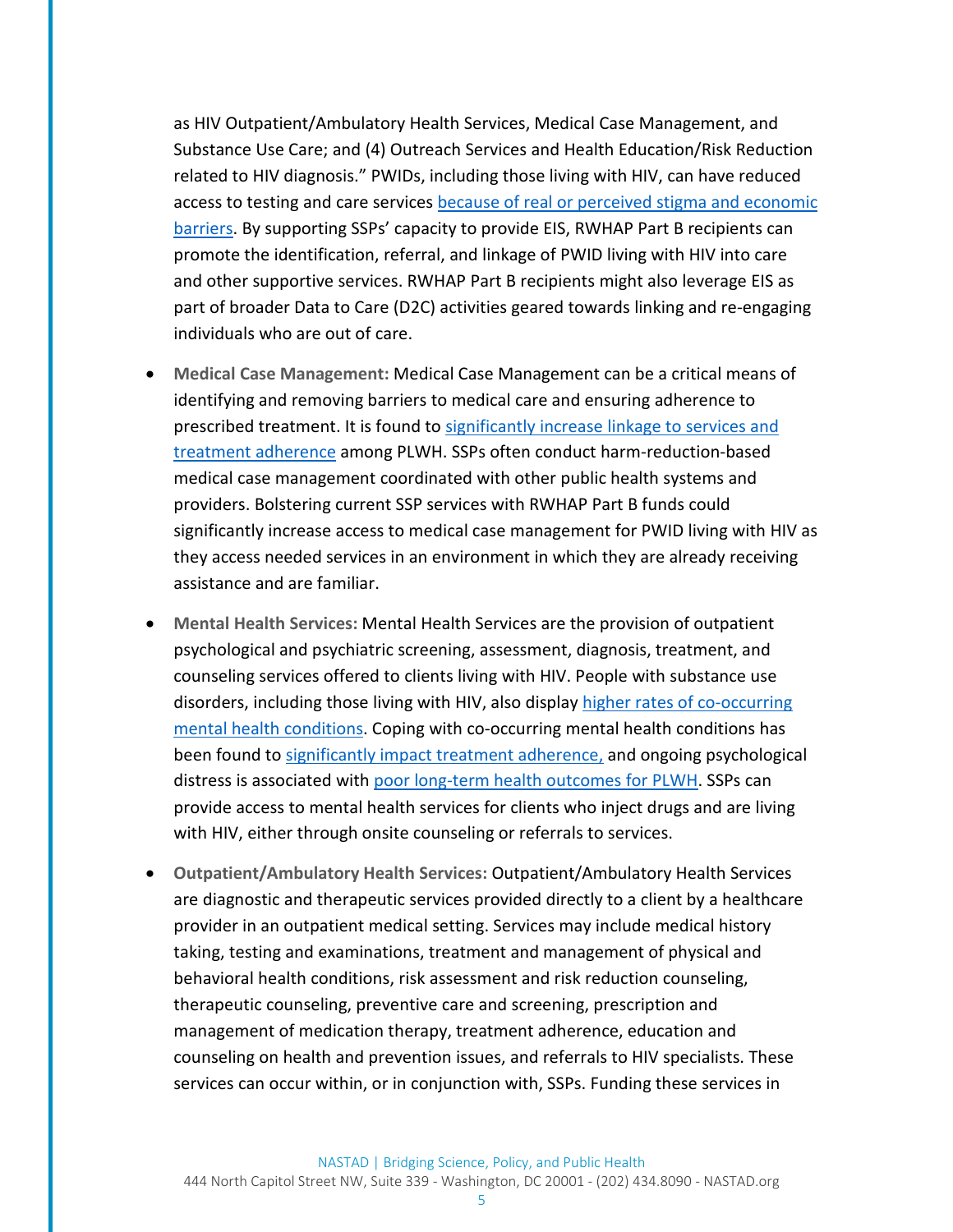SSPs that [reach populations that have been underserved in traditional medical care](https://www.ncbi.nlm.nih.gov/pmc/articles/PMC3850796/)  [settings](https://www.ncbi.nlm.nih.gov/pmc/articles/PMC3850796/) may improve the health outcomes of PWID living with HIV.

- **Substance Use Outpatient Care:** Substance Use Outpatient Care includes screening, assessment, and diagnosis of drug or alcohol use disorders, as well as treatment of substance use disorders (e.g., pretreatment/recovery readiness programs, harm reduction, behavioral health counseling, outpatient treatment and counseling, MAT, neuro-psychiatric pharmaceuticals, and relapse safety planning). The provision of MAT has been strongly associated with [better HIV treatment outcomes](https://www.ncbi.nlm.nih.gov/pmc/articles/PMC3495269/) and higher rates of viral load suppression. Additionally, MAT has been shown to *improve HIV* [treatment outcomes for the unstably housed.](https://www.ncbi.nlm.nih.gov/pubmed/21850442) SSPs can be co-located with outpatient substance use services or can be linked with outpatient substance use care.
- **Food Bank/Home Delivered Meals:** Food Bank/Home Delivered Meals includes the provision of actual food items, hot meals, or a voucher program to purchase food. Both PLWH and individuals using substances [exhibit higher rates of food insecurity](https://www.ncbi.nlm.nih.gov/pubmed/26990632) and issues related to poor diet. Food insecurity increases psychological distress, decreases treatment adherence, and diminishes positive health outcomes for PLWH. Often, SSPs already provide supplemental food and hygiene products and make referrals to food banks. Expanding the capacity of these services to meet this need will ultimately improve the quality of life and overall health of PWIDs living with HIV.
- **Health Education/Risk Reduction:** Health Education/Risk Reduction provides critical information to clients living with HIV on how to reduce the risk of HIV transmission. This can include: strategies to reduce transmission such as PrEP for clients' sexual an[d injection](https://pdfs.semanticscholar.org/4b2e/befacfccdc6058302b136c6828dee7414fc5.pdf) partners and treatment as prevention; health care coverage options (e.g., Medicaid coverage, Medicare coverage); health literacy; and treatment adherence counselling. These types of services are often provided in SSP settings, particularly education related to safer injection practices and casework related to health care and social service access.
- **Housing Services:** Housing Services provide transitional, short-term, or emergency housing assistance to enable clients to gain or maintain medical care and treatment. PWIDs living with HIV are [disproportionately impacted by homelessness](https://www.ncbi.nlm.nih.gov/pmc/articles/PMC3926693/) and homelessness, in turn, negatively [affects rates of viral load suppression.](https://www.ncbi.nlm.nih.gov/pmc/articles/PMC4657891/)
- **Medical Transportation:** Medical Transportation Services is the provision of nonemergency transportation that enables clients to access or be retained in core medical and support services. PWID living with HIV can greatly benefit from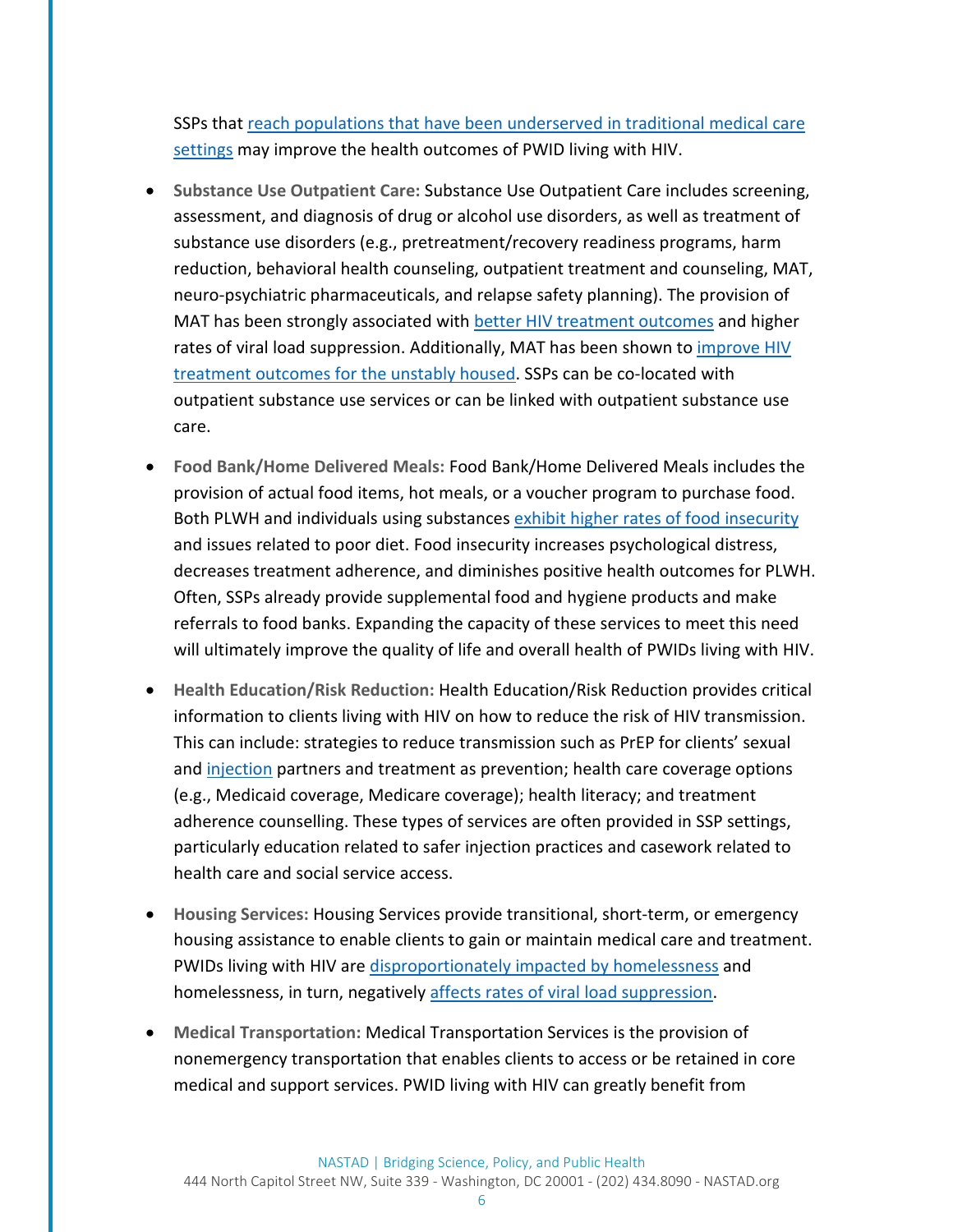receiving transportation services to outpatient substance use treatment programs, including MAT or behavioral health services that may be co-located with SSPs.

- **Non-Medical Case Management:** Non-Medical Case Management provides guidance and assistance to clients in accessing medical, social, community, legal, financial, and other needed services. It may also include assisting eligible clients to obtain access to other public and private programs for which they may be eligible, such as Medicaid, Medicare Part D, pharmaceutical manufacturers' patient assistance programs (PAPs) or cost-sharing assistance programs (CAPs), other state or local health care and supportive services, or health insurance plans. SSPs often provide extensive case management and referrals within the SSP setting to assist clients in accessing necessary services. Support for this sort of case management could be funded for RWHAP-eligible PLWH using RWHAP resources.
- **Outreach Services:** Outreach Services include the provision of: (1) identification of PLWH who do not know their HIV status and/or (2) linkage or reengagement in care for PWLH who know their status. Outreach services must be conducted in places where there is a high probability that individuals are infected with HIV and/or are engaging in behaviors that increase risk of HIV infection. SSPs provide outreach services to PWIDs, related to both HIV and hepatitis. RWHAP Part B funding can be used to expand outreach services (e.g., dedicated staff) for PWIDs living with HIV and those living with HIV/hepatitis-coinfection. RWHAP Part B recipients might also leverage Outreach Services as part of broader D2C activities.
- **Referral for Health Care and Support Services:** Referral for Health Care and Support Services directs clients to needed core medical and support services in person, over the telephone, or through written communication. Referrals from health care providers or case managers are not included—they are instead reported through the appropriate Outpatient/Ambulatory Care or Medical and Non-Medical Case Management categories—yet referrals from SSPs may be eligible. Many SSPs already provid[e referrals and linkages to important services and programs,](https://www.cdc.gov/hiv/risk/ssps.html) such as mental health services and substance use treatment, and additional funding from RWHAP Part B programs could increase their capacity to make these critical referrals for PLWH.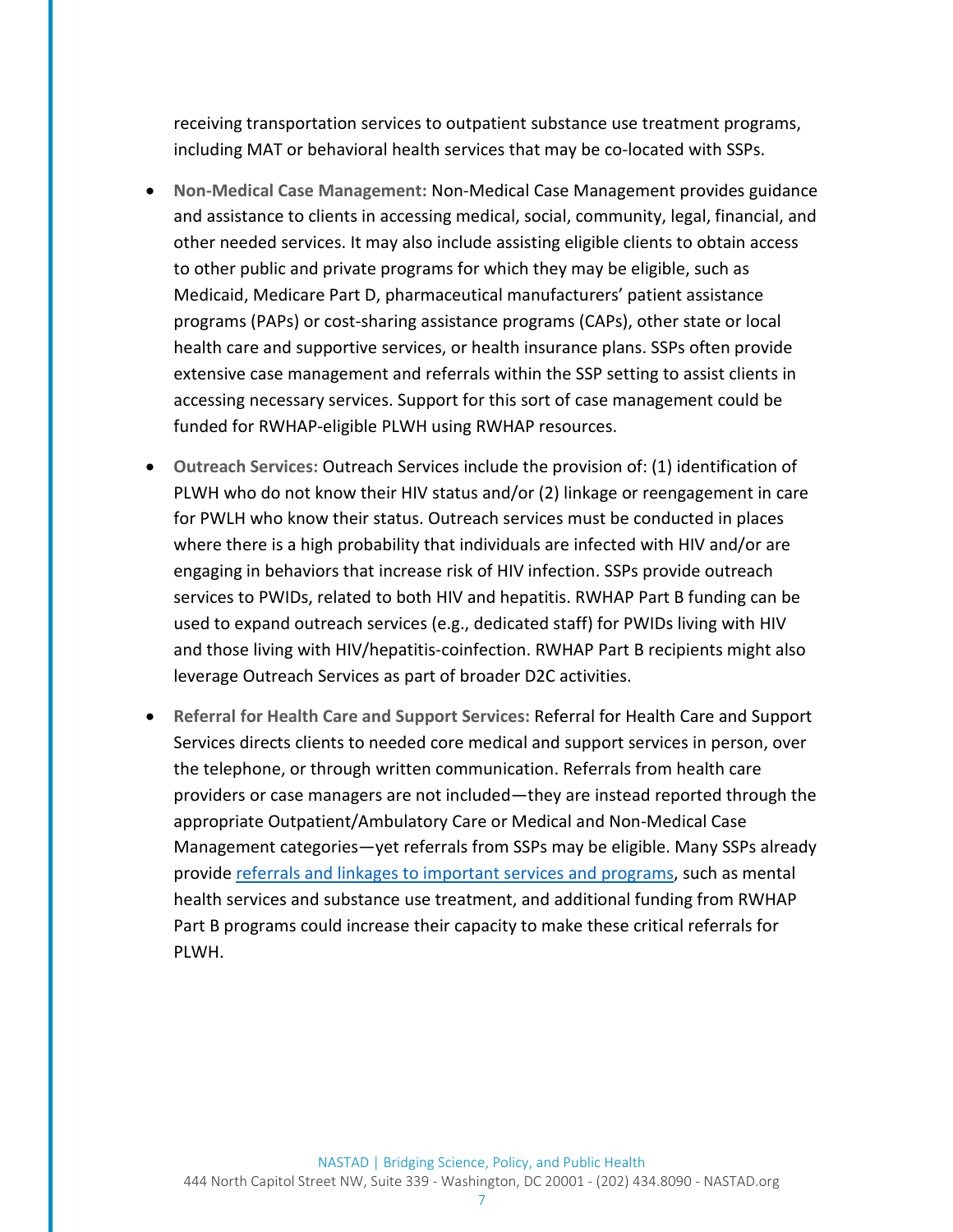#### RWHAP Part B-allowable administrative costs within SSPs

The RWHAP legislation allows a limited amount of the grant award for the administrative costs of RWHAP services<sup>6</sup>. For SSPs funded through RWHAP Part B, allowable administrative funds can help support, for example, the cost of staff, the maintenance of data systems to capture service utilization and client health outcomes for RWHAP eligible clients, and the purchase and/or upgrade of data systems that allow SSPs to monitor their delivery of services to their RWHAP eligible clients. Administrative funds can also be used, within established limits, for minor Alterations and Renovations (A&R), work that changes the interior arrangements or other physical characteristics of an existing facility or installed equipment so that it can be used more effectively for its currently designated purpose or adapted to an alternative use to meet a programmatic requirement. This may be particularly helpful to SSPs that lack resources to bolster the physical space and/or equipment they utilize in delivering RWHAP services to PWID living with HIV. RWHAP Part B programs must demonstrate that any minor A&R funded using RWHAP Part B dollars benefits RWHAP-eligible clients.

### RWHAP Part B-funded trainings related to SSPs

Evidence suggests that [provider discrimination](https://www.ncbi.nlm.nih.gov/pmc/articles/PMC3640620/) and [lack of physician education about](https://www.ncbi.nlm.nih.gov/pubmed/18580603/)  [substance use](https://www.ncbi.nlm.nih.gov/pubmed/18580603/) act as barriers to care for PWID living with HIV. Cultural competency trainings would help to address these barriers and reduce stigma surrounding drug use by educating providers on infectious disease risks related to drug use and HIV risk reduction strategies for PWIDs. AIDS Education and Training Centers (AETCs) can provide training and support to local providers to enhance capacity in serving PWID living with HIV. Jurisdictions should consider increasing the partnership with their local AETCs (e.g., contributing RWHAP Part B funds) to further support cultural competency in serving PWID living with HIV, including engaging with SSPs.

In addition to building capacity related to servicing PWID living with HIV, RWHAP Part B recipients may also choose to use administration funds to increase understanding of the impact of trauma for PWID living with HIV served by SSPs through technical assistance, development of materials, or trainings. Individuals exposed to various types of past and current trauma, such as childhood sexual and physical abuse, intimate partner violence, physical assault, or psychological abuse, often experience negative physical, mental, behavioral, and social consequences. There is a [growing body of evidence](https://www.ncbi.nlm.nih.gov/pubmed/18541904) that PLWH are

<span id="page-7-0"></span> $6$  RWHAP Part B Recipients (i.e. states/territories) are allowed to use up to 10% of RWHAP Part B funding for the payment of administrative costs in any grant year, with a total of 15% used for the combination of administration, planning, and evaluation activities. Separately, the lesser of five-percent of the total grant or \$3,000,000 may be used to fund CQM activities. The cost caps do not apply to rebate funds, but the costs must still be related to RWHAP allowable services.